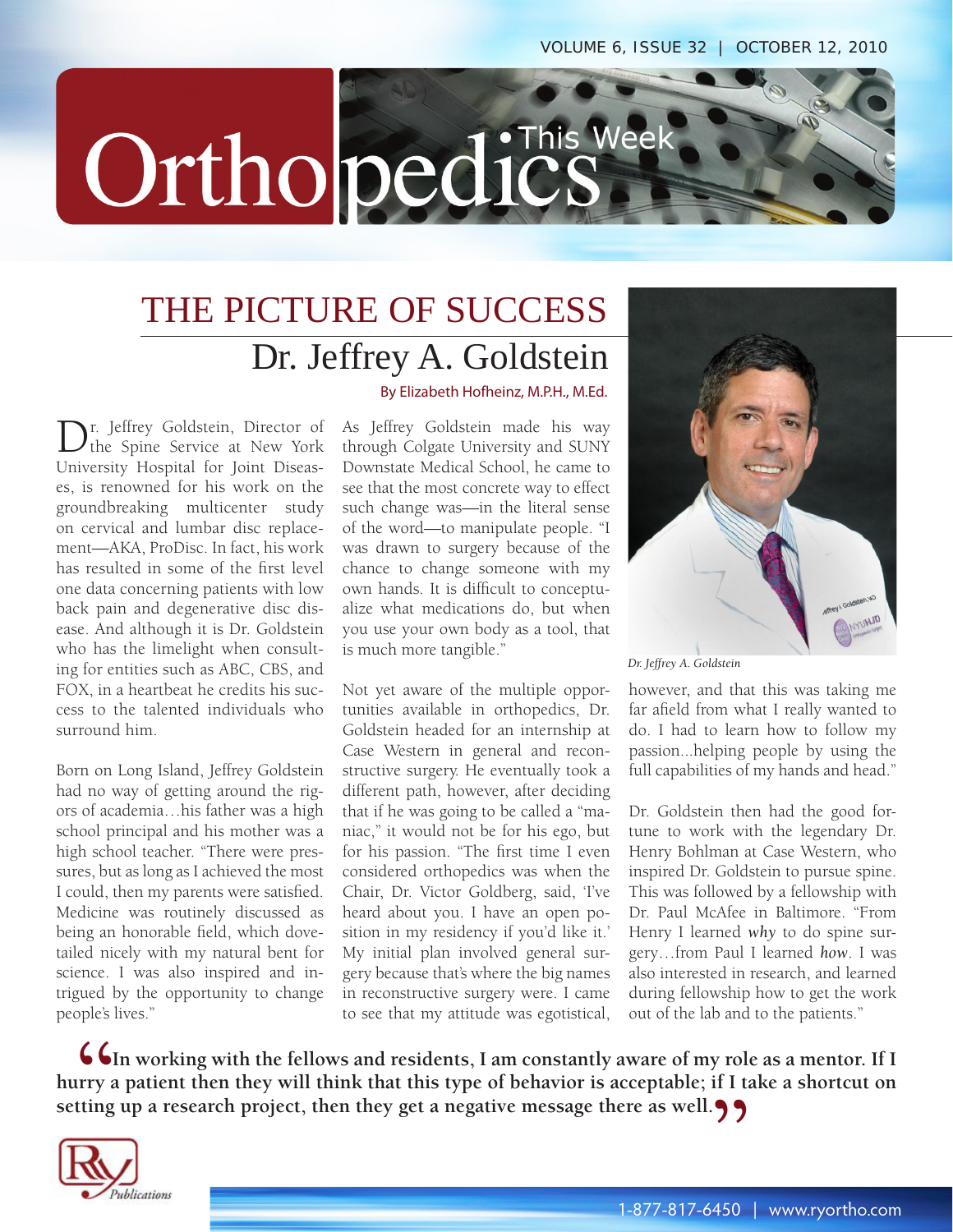

## **During this time I often thought of a former professor who always asked, 'Is this what you know or what you believe?' With the ProDisc study, it was evident that the results were a matter of what we knew and not what we believed.**<br> **Some open their mouths...Dr.** Gold-<br>
The diligent Dr. Gol **66**<br> **S**<br> **What**

Some open their mouths…Dr. Goldstein opens his ears. Named the Director of the NYU Hospital for Joint Diseases Spine Service in 2007 by Dr. Joe Zuckerman and Dr. Tom Errico, Dr. Goldstein has made listening to his colleagues and trainees a top priority. Why? Because not only does being a leader who listens result in personal and institutional success, but it means top notch care for patients. "Years ago I chose to be open minded when receiving criticism, and to listen thoroughly to the ideas of those around me. I have been fortunate to have walked into situations where I am surrounded by smart innovators. And when I have to pull together a team, I ask myself, 'Who can I get who knows more than I do?'"

The Associate Director of the Spine Fellowship, Dr. Goldstein extends his open-mindedness to those who are only beginning to learn the rigors of spine. "We treat fellows like junior associates, which is part of our effort to create a strong sense of community. I'm also proud of the fact that we are one of the few accredited spine programs in the country. In working with the fellows and residents, I am constantly aware of my role as a mentor. If I hurry a patient then they will think that this type of behavior is acceptable; if I take a shortcut on setting up a research project, then they get a negative message there as well."

The diligent Dr. Goldstein has participated in some of the most important research being done for those with back and leg pain, namely the NIHfunded Spine Patient Outcomes Research Trial. "This was one of the first level one studies funded by the NIH. It was pretty challenging to enroll the right patients, and even more difficult to understand the data. The end result, however, is that for those with no other options, spinal fusion trumps nonsurgical treatment in symptom and pain relief."

But Dr. Goldstein's magnum opus may be his work in the cervical arena. "I was one of the lead investigators on the cervical and lumbar disc replacement trial (ProDisc), which resulted in some of the first level one data available for operating on patients with cervical radiculopathy and low back pain and degenerative disc disease (DDD). It was an enormous amount of work, but gave us the evidence that fusion is indeed a viable option for the right patients. During this time I often thought of a former professor who always asked, 'Is this what you know or what you believe?' With the ProDisc study, it was evident that the results were a matter of what we knew and not what we believed."

And while spine surgeons practice their craft with nerve root retractors as op-

posed to pastel paints, spine surgery *is* an art, says this veteran thought leader. But it is one that must evolve, says Dr. Goldstein. "Spine is an art that is by necessity growing up—and into—a science. As the onus is increasingly on surgeons to develop level one studies, it follows that we will have to be more rigorous in our approach. Something indicative of our current situation is the fact that when I do weekly case presentations we get eight different opinions from six spine surgeons. Additionally, I am concerned that unless we develop more level one evidence we will be told by people with other agendas what we can do for patients."

So where does Dr. Goldstein have the most level of control over levels of evidence? In his own lab. "I am currently working on a unique surface structure for implants. If you look at the surface of a total joint you find a random microstructure, i.e., an amalgamation of pits and pillars that the bone can grow into. When we use a plasma spray process it is rather random. I have created a non-random process where we can anticipate bony integration of the implant to increase the success of fusion. We are able to dial in the appropriate height and depth, the space in between the pillars, and the size and shape of the pillars…this is controlled integration and is the next level of care for patients."

**I tell young surgeons to look around and notice that there are not a lot of 'jerks' who are leaders in the specialty societies. People who are successful are those who are willing to learn from those around them. 66**<br>aders<br>ose a **"**